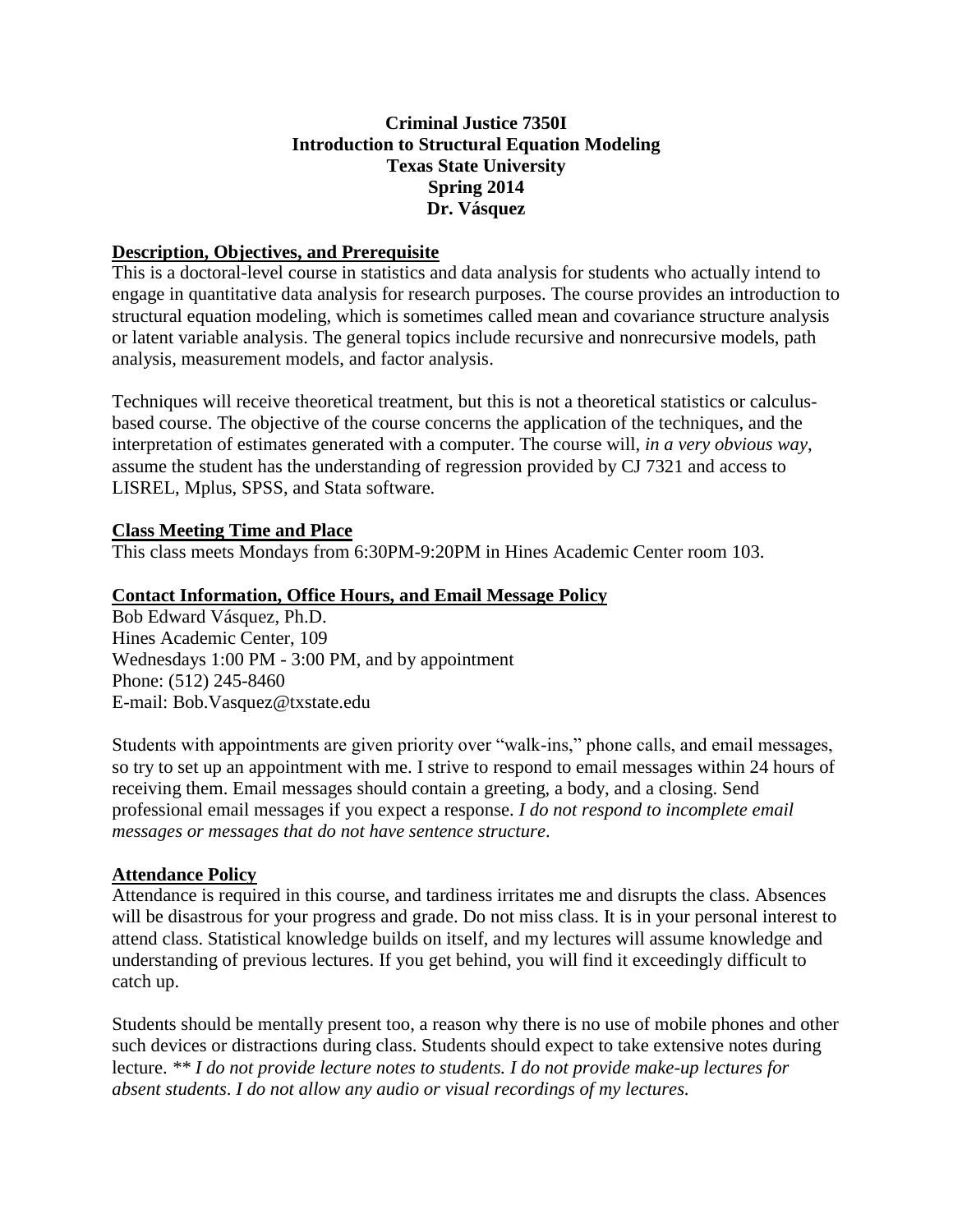### **Text and Materials**

The following two textbooks are required, only one of which should be available at the university bookstore. Articles for the course will be uploaded on TRACS. You will also need a three-ringed hard-covered binder, plenty of paper, a writing instrument, and a scientific calculator. A graphing calculator is not needed. *Bring all materials to every class*.

### **Required**

Eliason, S. R. (1993). *Maximum likelihood estimation: Logic and practice*. Sage.

Kline, R. (2010). *Principles and Practice of Structural Equation Modeling* (3<sup>rd</sup> ed.). New York: Guilford Publications.

Thompson, B. (2004). *Exploratory and confirmatory factor analysis: Understanding concepts and applications*. American Psychological Association.

### **Exams, Grading, and Late Work**

There will be three equal-weight exams over the span of the semester. Exams are take-home assignments due *approximately* one week after they are assigned.

| Exam I   | Due February 24, 2014     |
|----------|---------------------------|
| Exam II  | Due April 14, 2014        |
| Exam III | Due May 5, 2014 (5:00 PM) |

Late work is not accepted. If the assignment is not in my hands on or before the time it is due, the assignment is late. Assignments are due at the beginning of class.

# **Students with Special Needs**

If you are a student with a disability who will require an accommodation(s) to participate in this course, please contact me as soon as possible. You will be asked to provide documentation from the Office of Disability Services. Failure to contact me in a timely manner may delay your accommodations.

#### **Academic Dishonesty and Honor Code**

It is expected that students do their own work in my class. This is a University-wide expectation, and academic penalties exist for violating the Honor Code Policy, which I provide below.

# **Texas State University-San Marcos Honor Code**

As members of a community dedicated to learning, inquiry, and creation, the students, faculty, and administration of our University live by the principles in this Honor Code. These principles require all members of this community to be conscientious, respectful, and honest.

WE ARE CONSCIENTIOUS. We complete our work on time and make every effort to do it right. We come to class and meetings prepared and are willing to demonstrate it. We hold ourselves to doing what is required, embrace rigor, and shun mediocrity, special requests, and excuses.

WE ARE RESPECTFUL. We act civilly toward one another, and we cooperate with each other. We will strive to create an environment in which people respect and listen to one another, speaking when appropriate, and permitting other people to participate and express their views.